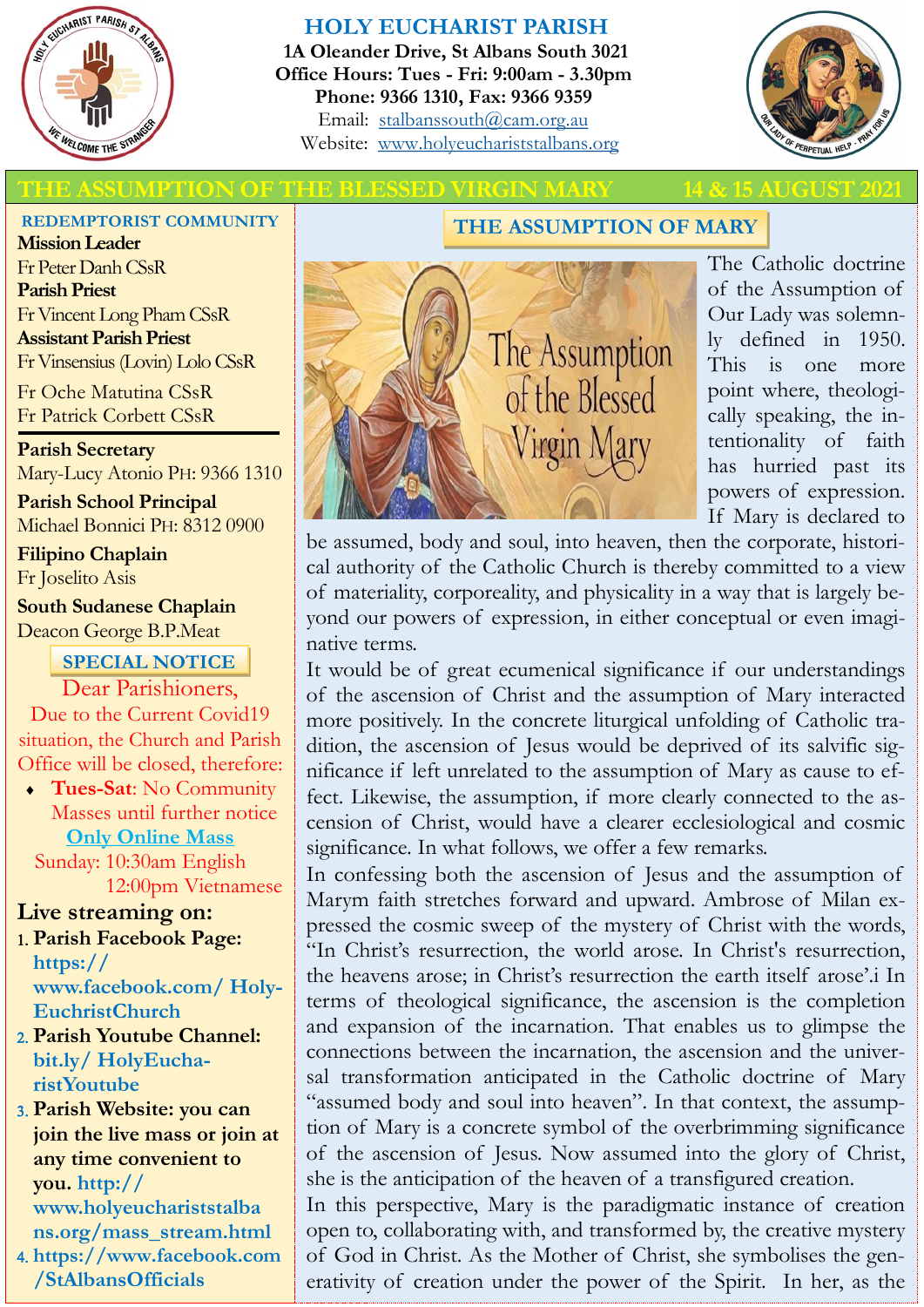Advent antiphon has it, "the earth has been opened to bud forth the Saviour". In its confession of the assumption, Christian hope finds a particular confirmation. In Mary, now assumed body and soul into the heaven of God and Christ, our humanity, our world and even our history have reached their divinely-destined term. She embodies the reality of our world as having received into itself the mystery that is to transform the universe in its entirety. The seer of the Apocalypse invites his readers to share the vision of "the holy city, the new Jerusalem, coming down out of heaven from God, prepared as a bride adorned for her husband" (Rev 21:1-3). Such a vision is the background for both a theology of the ascension of the one who uniquely descended from on high, and for Mary's assumption as the New Eve and her place in the new creation.

In Mary's assumption, our world is diaphanous to the glory of God, and the great cosmic marriage begins. The Spirit has brought forth in her the particular beauty of creation as God sees it. In her, human history has come to its maturity, its age of consent, to surrender to the transcendent love for which it was destined. Out of such a union, the whole Christ of a transfigured creation is born. Thus, while the focus of Christian hope is in Christ's death, resurrection and ascension, there is a reprise, as it were, of the paschal mystery in its efficacy. In the assumption of Mary, the gift of Christ's transforming grace has already been received, and attained its transforming effect. The ascended Christ has conformed her to himself, so that she embodies receptivity to the gift of God—who "has raised us up with him and seated us with him in the heavenly places in Christ Jesus, so that in the ages to come he might show the immeasurable riches of his grace in kindness towards us in Christ Jesus" (Eph 2:6-7).

Assumed into the heaven of her Son, Mary is no longer subject to the rule of death (1 Cor 15:42- 58). Her transformed existence is no more enclosed in the physicality of a world undisturbed by the resurrection and the ascension of the crucified One. United to Christ, Mary lives and acts, and continues to act, as the Mother of the Church. In the heaven of Christ, her intercessory prayer and compassionate involvement has a measureless influence. Invoked as Mother of the Church, Our Lady Help of Christians, Mother of

Mercy or Mother of Perpetual Help, Our Lady of Guadalupe (indeed, in all the invocations of the Litany of Loreto, and more), she is present in the divine realm of boundless life and love.

Mary of Nazareth is the name of an historical person – the Mother of Jesus. Yet history has no record of her life except through the documents of faith, above all the Gospels of the New Testament. It is significant in the present context that she has become known to faith only through the immense transformation that took place in the resurrection of her crucified Son, and its impact on human consciousness through faith, hope and love.

Her assumption enables faith to glimpse the "opened heaven" of Jesus' promise to the disciples in his conversation with Nathanael: "Amen, amen, I say to you, you will see heaven opened and the angels of God ascending and descending on the Son of Man" (John 1:51). Jesusembodies the open heaven of communication between God and creation. In Mary's assumption, the effects of that communication are anticipated in way appropriate to her vocation as Mother of whole Christ, head and members.

In short, the salvific effect of the resurrection and ascension of Christ comes home to the life of faith through the assumption of Mary. Not to recognise this would leave the theology of the ascension of Christ without its most personal effect. Furthermore, if the assumption of Mary is left disconnected from the ascension of Christ, it can quickly become a devotional "optional extra", and cease to be feature of the universal and cosmic transformation of all creation in Christ.

On the other hand, in the light of the ascension in which the presence and activity of Christ is viewed, belief in the assumption of the Mother of Christ, body and soul, into heaven cannot but continue to inspire a fresh hearing of this exhortation from the Letter to the Ephesians,

So if you have been raised with Christ, seek the things that are above, where Christ is seated at the right hand of God. Set your minds on the things that are above, not on things that are on earth, for you have died, and your life is hidden with Christ in God. When Christ who is your life is revealed, then you will be revealed with him in glory (Eph 3:1-4).

# **By Anthony Kelly, CSsR**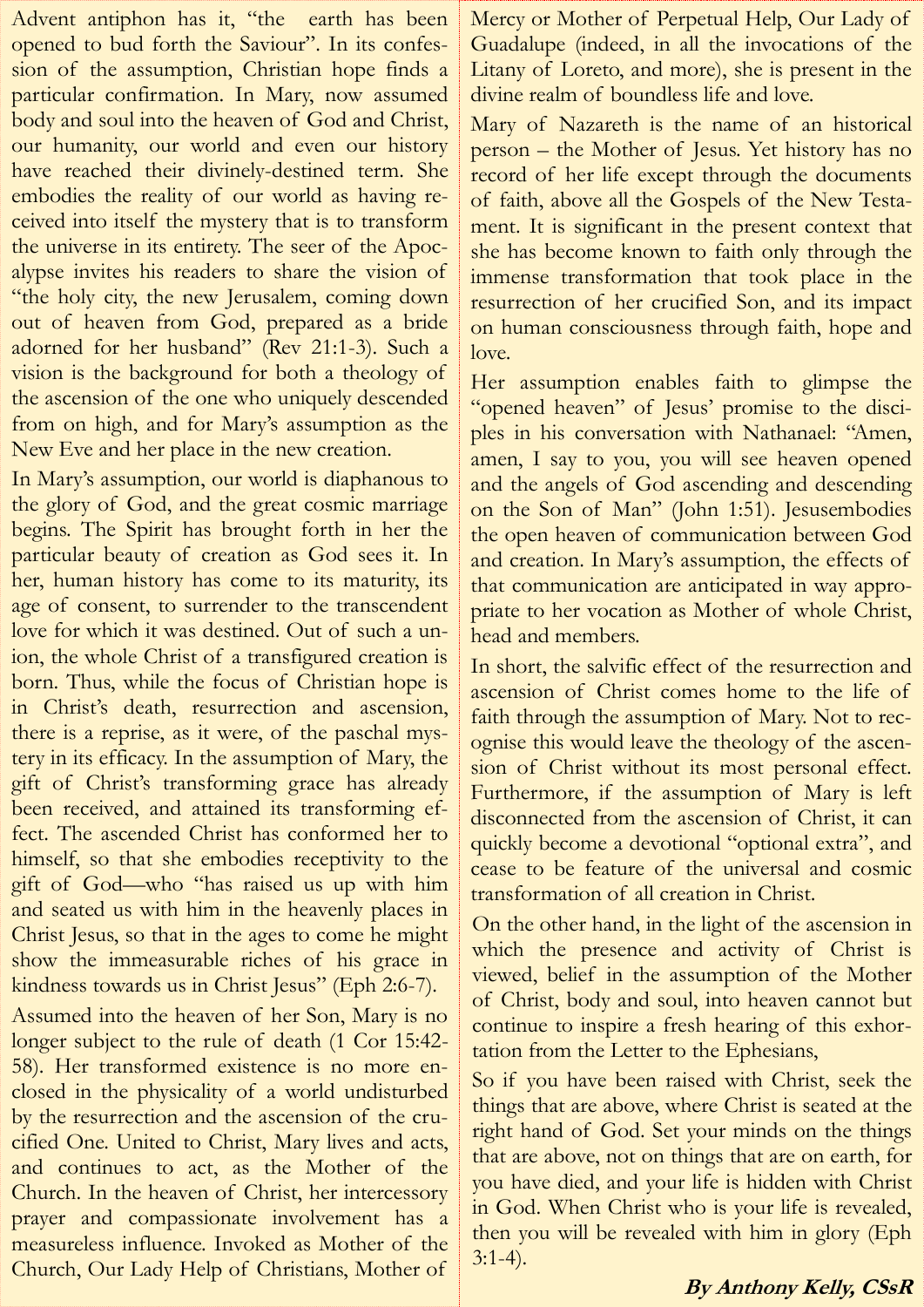#### **THE LIVING WORD First reading Apocalypse 11:19,12:1-6,10**

# *A great sign appeared in heaven: a woman adorned with the sun*

The sanctuary of God in heaven opened and the ark of the covenant could be seen inside it.

Now a great sign appeared in heaven: a woman, adorned with the sun, standing on the moon, and with the twelve stars on her head for a crown. She was pregnant, and in labour, crying aloud in the pangs of childbirth. Then a second sign appeared in the sky, a huge red dragon which had seven heads and ten horns, and each of the seven heads crowned with a coronet. Its tail dragged a third of the stars from the sky and dropped them to the earth, and the dragon stopped in front of the woman as she was having the child, so that he could eat it as soon as it was born from its mother. The woman brought a male child into the world, the son who was to rule all the nations with an iron sceptre, and the child was taken straight up to God and to his throne, while the woman escaped into the desert, where God had made a place of safety ready. Then I heard a voice shout from heaven, 'Victory and power and empire for ever have been won by our God, and all authority for his Christ.'

# **Responsorial Psalm Ps.44(45):10-12,16**

**The queen stands at your right hand, arrayed in gold.**

The daughters of kings are among your loved ones.

On your right stands the queen in gold of Ophir.

Listen, O daughter, give ear to my words: forget your own people and your father's house.

**The queen stands at your right hand, arrayed in gold.**

So will the king desire your beauty: He is your lord, pay homage to him. They are escorted amid gladness and joy; they pass within the palace of the king.

**The queen stands at your right hand, arrayed in gold.**

# **Second reading 1 Corinthians 15:20-26**

*Christ will be brought to life as the first-fruits and then those who belong to him*

Christ has been raised from the dead, the first-fruits of all who have fallen asleep. Death came through one man and in the same way the resurrection of the dead has come through one man. Just as all men die in Adam, so all men will be brought to life in

Christ; but all of them in their proper order: Christ as the first-fruits and then, after the coming of Christ, those who belong to him. After that will come the end, when he hands over the kingdom to God the Father, having done away with every sovereignty, authority and power. For he must be king until he has put all his enemies under his feet and the last of the enemies to be destroyed is death, for everything is to be put under his feet.

# **Gospel Acclamation Mt 27:55**

Alleluia, alleluia! Mary is taken up to heaven, and the angels of God shout for joy. Alleluia!

# **Gospel Luke 1:39-56**

*The Almighty has done great things for me*

Mary set out and went as quickly as she could to a town in the hill country of Judah. She went into Zechariah's house and greeted Elizabeth. Now as soon as Elizabeth heard Mary's greeting, the child leapt in her womb and Elizabeth was filled with the Holy Spirit. She gave a loud cry and said, 'Of all women you are the most blessed, and blessed is the fruit of your womb. Why should I be honoured with a visit from the mother of my Lord? For the moment your greeting reached my ears, the child in my womb leapt for joy. Yes, blessed is she who believed that the promise made her by the Lord would be fulfilled.'

And Mary said:

'My soul proclaims the greatness of the Lord and my spirit exults in God my saviour; because he has looked upon his lowly handmaid.

Yes, from this day forward all generations will call me blessed, for the Almighty has done great things for me.

Holy is his name, and his mercy reaches from age to age for those who fear him.

He has shown the power of his arm, he has routed the proud of heart.

He has pulled down princes from their thrones and exalted the lowly.

The hungry he has filled with good things, the rich sent empty away.

He has come to the help of Israel his servant, mindful of his mercy – according to the promise he made to our ancestors – of his mercy to Abraham and to his descendants for ever.'

Mary stayed with Elizabeth about three months and then went back home.